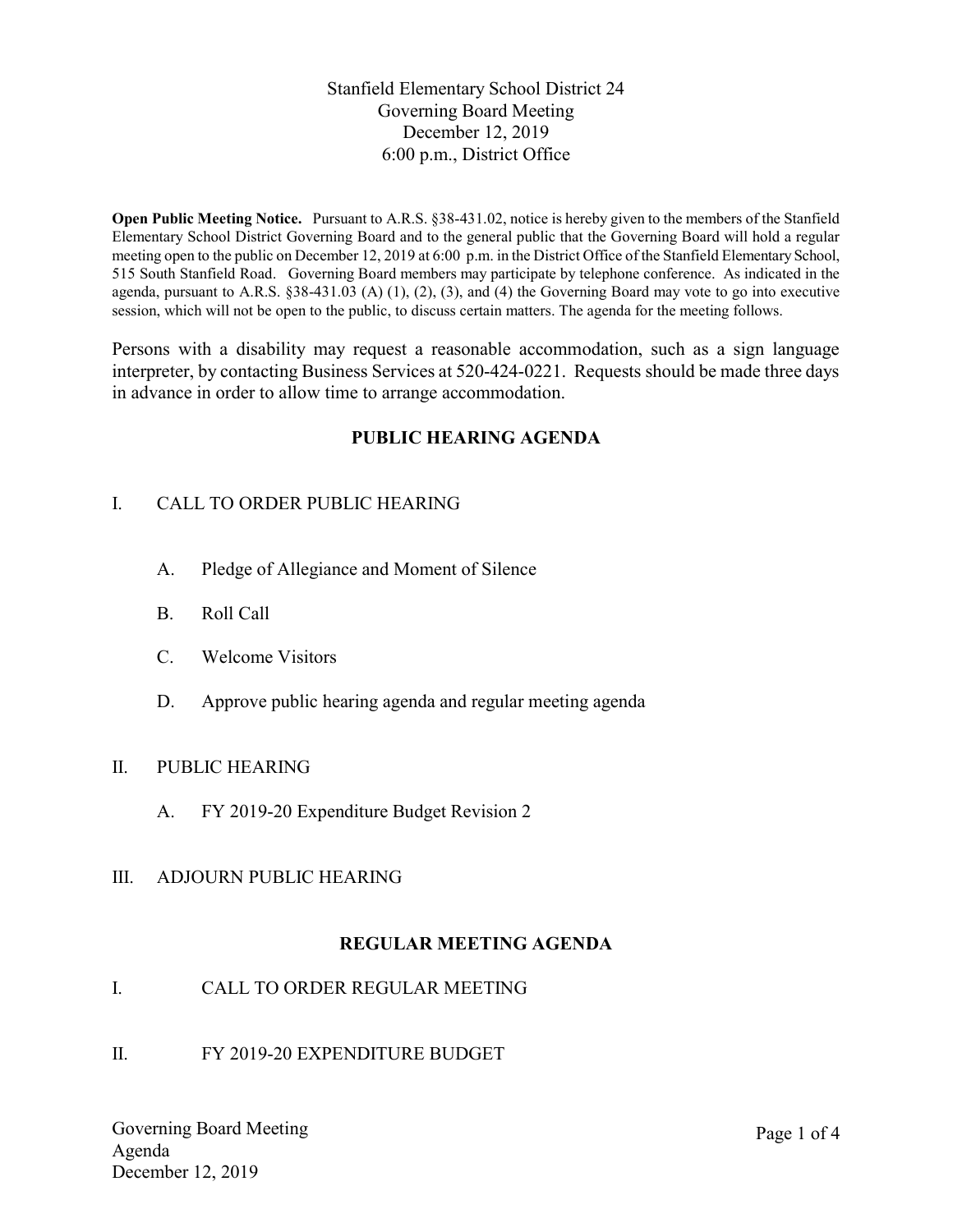- A. Adopt the proposed FY 2019-20 Expenditure Budget Revision 2.
- B. Authorize FY 2019-20 expenditures to exceed Program, Function, and Object section budgets.

# III. CALL TO THE PUBLIC

Guidance for Public Participation in Board Meetings is provided in Policy BEDH. The President may recognize individuals wishing to address the Board under Call to the Public or under the item on the Agenda they wish to address. Each individual will be allowed five minutes unless additional time was requested and granted in advance by the Superintendent or President. ARS 38-432.02(H) provides that Board members shall not respond to comments unless the item is on the agenda. Pursuant to Federal Public Law 103-382, Title 8 (Impact Aid), and the District's Indian Education Policy (IGAK), this call is for any member of our district.

The Board shall not hear personal complaints against school personnel or a person connected with the district. A procedure is provided by the Board for disposition of legitimate complaints in Policies KL, KB and KLD.

# LLAMADA AL PÚBLICO

La póliza BEDH, provee una guía publica para participar en juntas de la Mesa Directiva. El presidente de la Mesa Directiva puede reconocer a los individuos que desean dirigirse a la mesa bajo llamada al público o bajo el artículo en la agenda que desean tratar. A cada individuo se le otorgaran cinco minutos de tiempo, a menos que el Presidente o Superintendente le hayan concedido tiempo adicional por adelantado. La Póliza ARS 38- 432.02 dice que ningún miembro de la mesa responderá a ningún tipo de comentarios de temas que no estén en la agenda. De conformidad con la Ley Pública Federal 103-382, Título 8 (Impact Aid) y la Política de Educación Indígena del Distrito (IGAK), esta convocatoria es para cualquier miembro de nuestro distrito.

La mesa no oirá quejas personales en contra de personal de la escuela o personas que tengan alguna conexión con el Distrito. Para este tipo de quejas la mesa provee otro tipo de procedimientos para la disposición de quejas legítimas las cuales se encuentran en las siguientes Pólizas KL, KB, y KLD.

# IV. APPROVAL OF MINUTES

Approve the November 14, 2019 regular governing board meeting minutes and November 19, 2019 special governing board meeting minutes.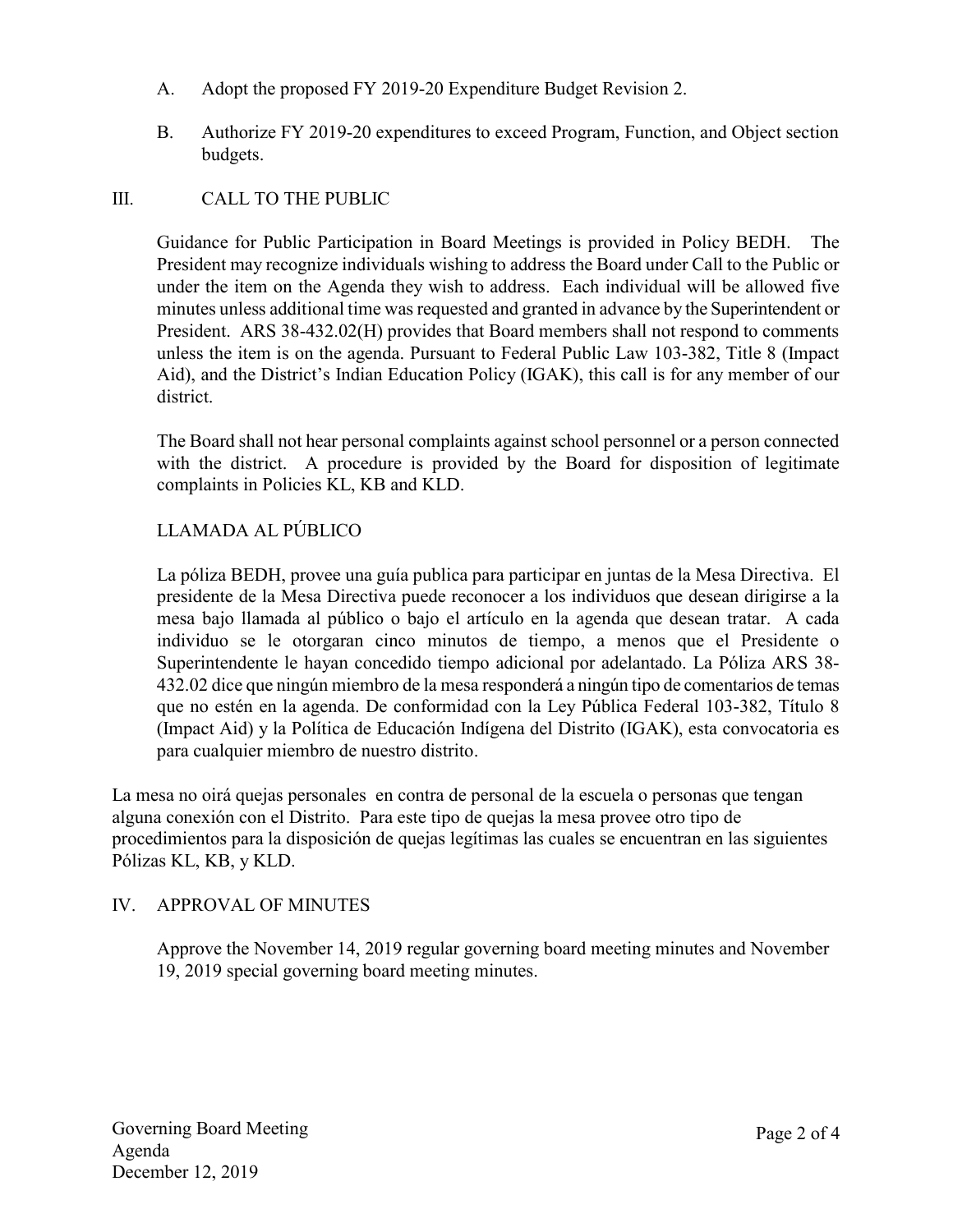## V. REPORTS

- A. Superintendent's Report
	- 1. Winter break activities
	- 2. Letter Grade Appeal
	- 3. School Safety Grant
- B. November Public Funds Expenditure Reports (Pages 1 4)
- C. November Student Activities Report (Page 5)
- D. Principal's Report (Page 6-7)
- E. Operations Support Services Reports (Pages 8-10)
	- 1. Operations
	- 2. Technology
- VI. NEW BUSINESS ACTION ITEMS PERSONNEL

All hiring is pending satisfactory completion of background investigation, records verification, and fingerprint report.

- A. Approve SES volunteer for the 2019-2020 school year for Cynthia Prentice
- B. Approve hire, Kristopher Oxford for Bus Driver, Notice of "At-Will" Appointment-189-day schedule, 1.0 FTE position, effective December 9, 2019
- C. Approve hire, Adam Garza for Bus Driver, Notice of "At-Will" Appointment-189 day schedule, 1.0 FTE position, effective January 6, 2020
- D. Accept resignation of Philip Sylvia, Bus Driver, effective December 5, 2019
- E. Approve extra duty for the 2019-20 school year for Adriana Hernandez, Girls' Basketball

#### VII. NEW BUSINESS ACTION ITEMS – BUSINESS

- A. Ratify approval of payroll vouchers
	- 1. PV10 \$ 125,730.79
	- 2. PV11 \$ 21,851.58
	- 3. PV12 \$ 129,837.48
- B. Ratify approval of expense vouchers
	- 1. EV2022 \$27,294.50
	- 2. EV2023 \$21,569.31
	- 3. EV2024 \$24,965.87

Governing Board Meeting Agenda December 12, 2019